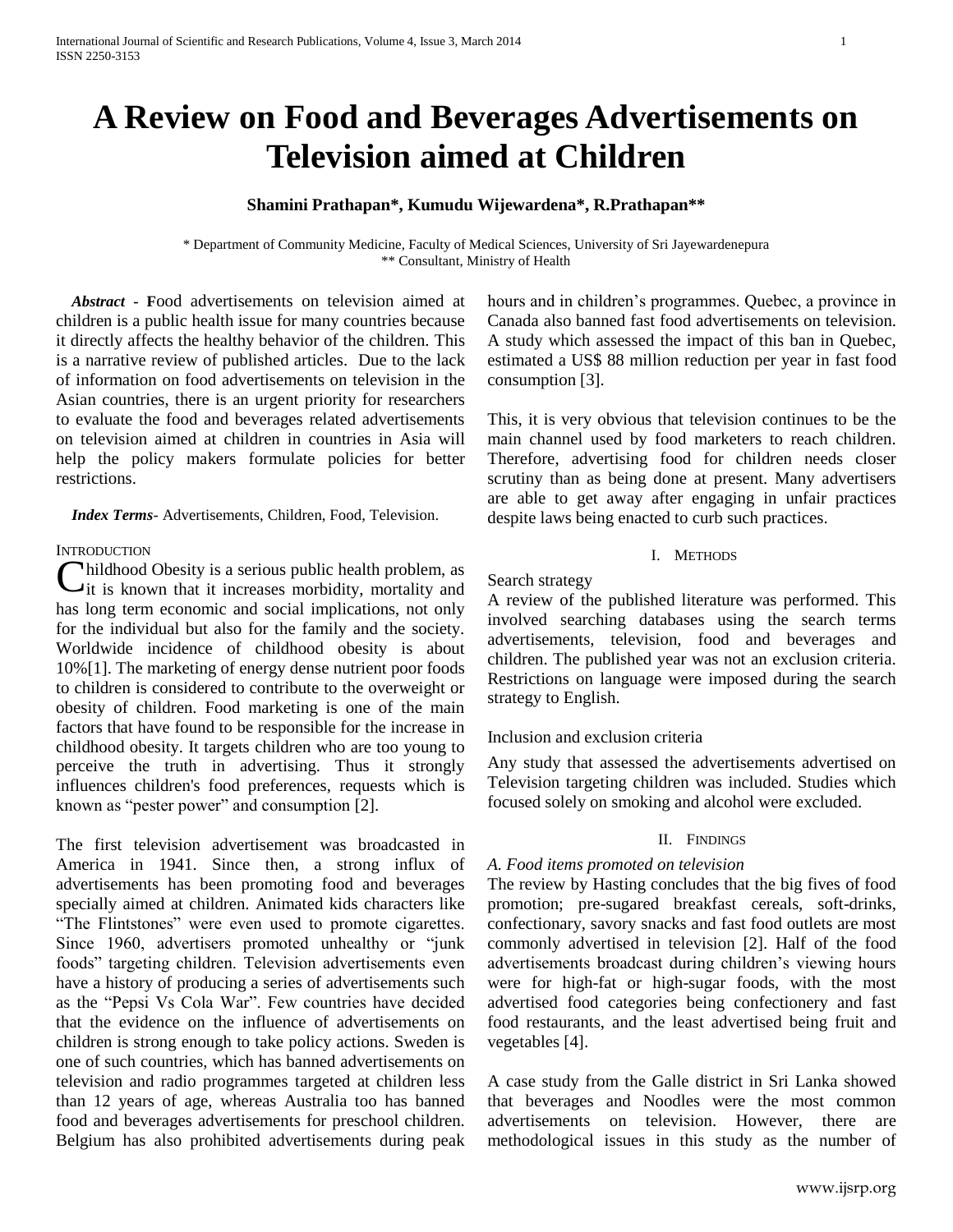advertisements recorded, hours of recording, television channels and the ways of selecting the food items are not mentioned [5].

The study by Batada et al, was the first study from America which assessed the nutritional quality of foods advertised on television using quantitative, nutrient-based standards. These standards were based on guidelines for responsible food marketing to children and on the dietary guidelines for Americans [6].

One of the very first studies, which used television ratings data to describe the nutritional content of foods that were advertised on television, describes that nearly 98% of all food products that were advertised were high in fat, sugar or salt. The bias was other languages, such as Spanish programmes were not included in the analysis, which could either decrease or increase the results of the study [7].

A study by Jenkin et al, used the UK nutrition profile to analyse the advertisements in New Zealand. It clearly showed that 53% of advertisements were ruled by the major food franchises which promoted mixed meals high in both fats and salt. Other foods such as cereals, confectionery and carbonated beverages were also promoted frequently. The methodological limitations in this study was that the mixed meals could have been divided into different components in analysis and the study was limited to one particular channel [8].

Kelly et al, compared the channels in Australia with the advertising regulations in the Children's Television Standards. The Study reports that advertisements for high fat/ high-sugar foods during popular children's programmes, contribute to 65.9% of all food advertisements [9].

Against all these advertisements, Barroso et al, studied the advertisements aired only on Saturday mornings between 7 am to 10.30 am, along the Texas Mexican border, in which he reports that 82.7% were non-food related (82.7%,) while only 17.3% were food related [10].

## *B. Time spent on food and beverages advertisements on television*

A study in Singapore showed that the food related advertisements per hour was higher during the afternoon on weekdays and in the morning on weekends, when the kids were at home [11]. However the time that the advertisements were recorded coincided with one of the most popular circus shows shown at that time. This could have either reduced the number of advertisements as the show was heavily advertised or it the advertisements targeted at children could have increased if this circus was sponsored by one of them. Another limitation that was noted in the study was that only the children's programmes were recorded and not the adult programmes, and the criteria for differentiating the programmes were not laid down.

It was also pointed out by Chestnutt et al, that if an Australian child would be exposed to 11 advertisements, if the child watches 2.5 hours of television per day, and also showed that these advertisements were fast food ads which were high in fats or sugar [12].

A study from Australia showed the trend of the of food advertisements in consecutive years. The mean hours of food related advertisements increased by 0.3 per hour in a year. The increase was seen on fast food related advertisements, while a decrease was seen on beverages and confectionaries. The mean hours of advertisements excluded holidays and special events, which would lead to a bias in the mean number of advertisements, as it has been shown that such advertisements are promoted more during such seasons [13].

One of the few studies from Asia shows that on an average 10% of children in India and 30% of children from Malaysia watch more than 8 hours of television per day. Further in the same countries more than 15 minutes of advertisements are advertised in an hour, which were targeted at commercials on soft drink, fast foods, chocolates and noodles [13].

The Mexican advertisements had a different point of view. The promotion not only targeted the children, but also targeted the adults on children related foods. Four hours of food related advertisements were shown for a day, of which 2 hours were dedicated for the children, of which 50% (one hour) was for the big fives. This recording was only from one channel, which was a bias in the study, as it is shown on studies that children switch channels when they watch television [14].

Promotion of the big fives have been targeted during children's programmes rather than the prime time television programmes. Among a total of 3236 advertisements, 72.4% of these were advertised during children's programmes. Further, within these advertisements, 62.5% were targeting the big fives [2]. Another study from Australia emphasis on this issue and shows clearly shows that children's television programmes were targeted nearly three times more than the adult television programmes [4].

The first study performed in UK after it introduced statutory scheduling restrictions of food advertisements in 2007 to children, showed that after full implementation of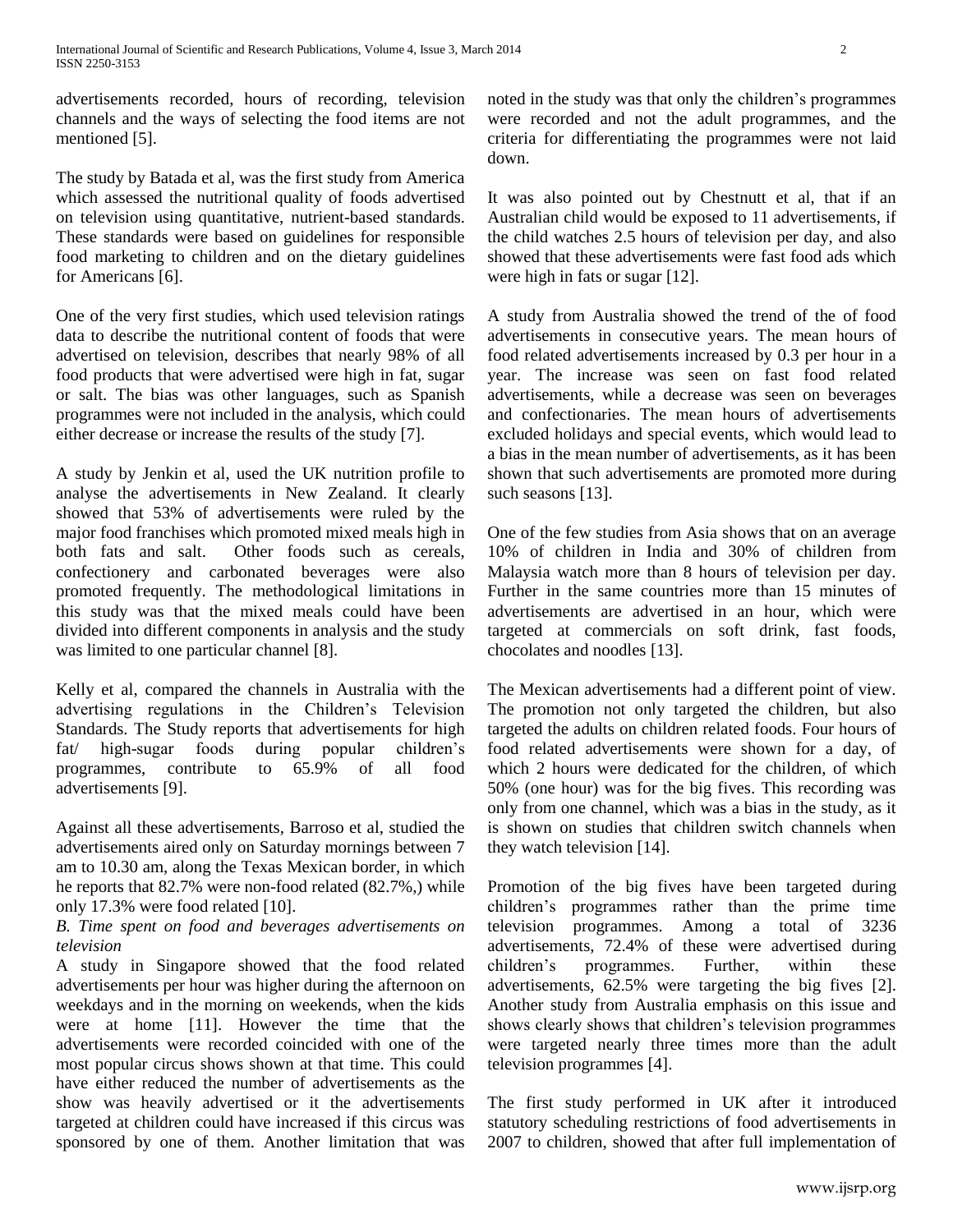the scheduling restrictions, 55.7% of television food advertising seen by children was for high fats and salt foods. One of the few limitations in the study was, using the manufacturers' data to estimate the nutritional content of advertised foods. As such foods are constantly reformulated this could have underestimated the proportion specially with the restriction of advertisements [15].

An interesting fact by Kelly et al, was that although the food advertisements viewed on Australian television occurred in similar proportions during children's viewing hours and adult's viewing hours, higher rate of highfat/high-sugar food advertisements were viewed during children's viewing hours which was found to be statistically significant [9].

## *C. Strategies used for promotion of food and beverages on television*

The Hasting's review points out that Health and nutrition were never the main themes, but rather the provision of free gifts with the purchase is used to promote the products on television to children [2]. Television strategy in Singapore also uses this technique widely, of which one advertisement goes to the extent of offering a free soft drink with the purchase of raw rice. Such advertisements not only confuse the children's perception on healthy and unhealthy foods but also always make the child associate rice with soft drink. Some advertisements use toys to promote the fast food [7].

The study in 2008 from America, should that there was an improvement in the advertisements and that 42% of them had a health or nutrition message [6]. It should be noted that the study had recorded all advertisements on a Saturday morning, which covers most of the advertisements but the hours of recorded advertisements were 27 hours, which is much less than the hours of recording in other studies.

Content analysis on advertisements advertised in Britain were coded into 14 categories; Health benefits, Disclaimers, Scientific information, Price, Reality versus fantasy, Use of cartoons, Presence of celebrities, Setting, Food type, Voice, Central figure, Parent–child interactions, Voice and Central figure. The bias in this study was that the advertisements were recorded during Christmas time in one channel in Britain. Further the advertisements that were advertised before 9.30am and the weekend advertisements were not considered. Among the advertisements recorded in 45 hours, most were repeated, which led to a small sample of advertisements to be analyzed [16].

Another study from Australia overcame the above said limitations. The researchers recorded advertisements from three commercial stations from seven to nine pm on weekends and weekdays. The advertisements were categorized into health and unhealthy according to Australian Guide to Healthy Eating [17].

In America television media, Connor reports that among all child oriented food advertisements 55% contained spokes characters [18]

Kelly et al in 2008, studied the cartoon and competition strategy used in television of which 21.4% of food advertisements contained promotional characters and another 7.3% used premiums offers. Further, these promotional characters were viewed during the children's peak viewing periods. To supplement this the non-core foods were also found to be higher in the advertisements with the promotional characters [19].

## *D. Promotion channels for food and beverages advertisements*

The most common promotion channel in many studies was the children's channels or programmes. Some of the promotion channels not only targeted the children's programmes but also targeted the more effluent population. Research shows that in Australia's metropolitan area the advertisements were advertised in significantly higher proportions than in the other areas [14].

## III.CONCLUSION

 The major issue that was found was that the studies from the Asian and more specifically from the South East Asian countries were meager. We need more research to go forth with what other developed countries like Sweden and Quebec have achieved. Due to the paucity of information on food advertisements on television, there is a urgent priority need to evaluate the food and beverages related advertisements aimed at children in Asia, which will help all Asian countries. Filling these gaps in research, will help the policy makers formulate policies.

## ACKNOWLEDGMENT

## **ASCEND**

.

Research Network The author of this publication is supported by the ASCEND Program [\(www.med.monash.edu.au/ascend\)](http://www.med.monash.edu.au/ascend) funded by the Fogarty International Centre, National Institutes of Health, under Award Number: D43TW008332. The contents of this publication is solely the responsibility of the author and does not necessarily represent the official views of the National Institutes of Health or the ASCEND Program.